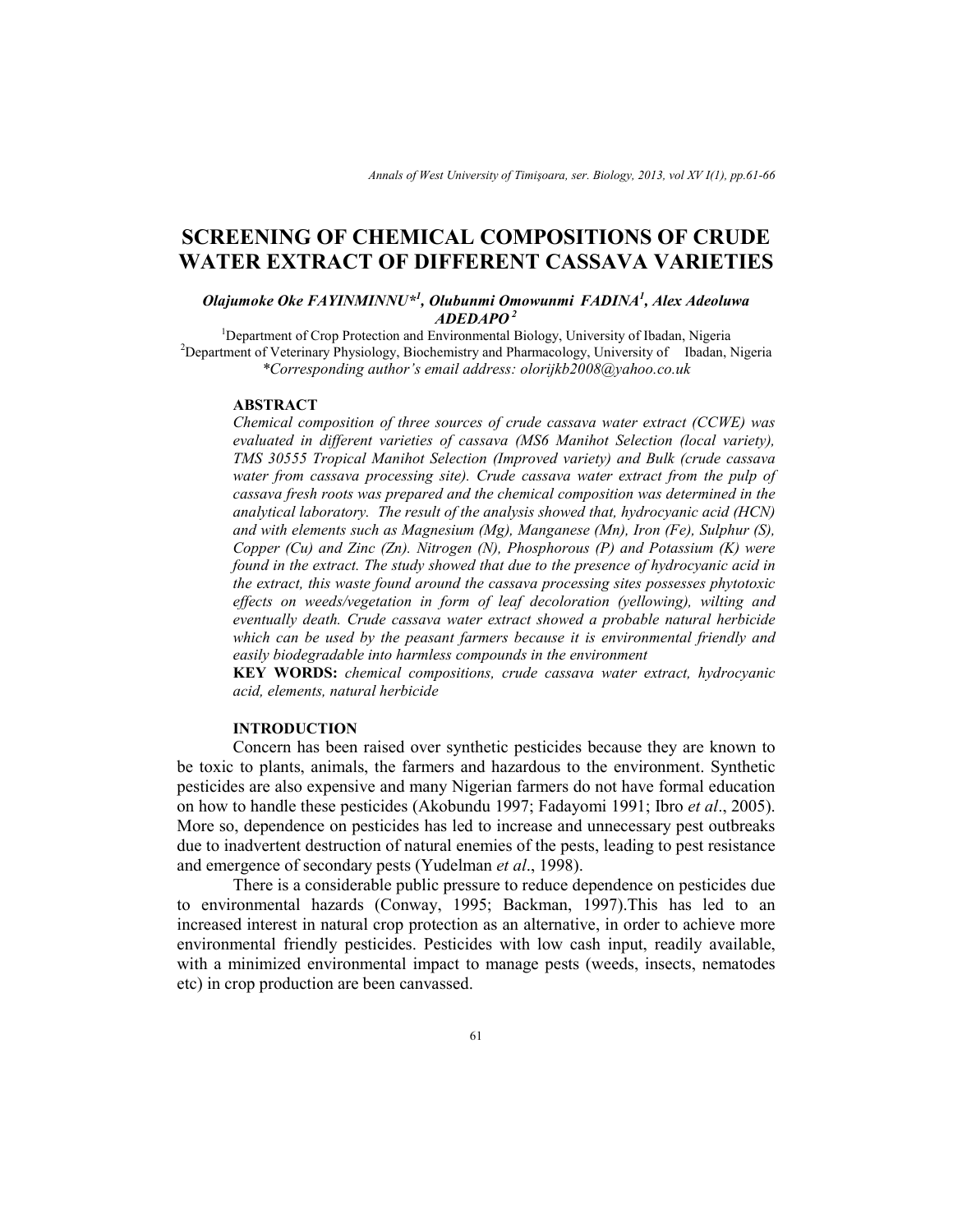*FAYINMINNU et al***:** Screening of chemical compositions of crude water extract of different cassava varieties

There is the need to encourage peasant farmers who dominate Nigerian sector of agribusiness to adopt utilization of natural pesticides to protect their crops and the environment. It is also desirable to develop crop protection tactics that provide the most economical use of pesticides. Any method that can replace synthetic herbicides usage in efficiency, without appreciable yield reduction will be adaptable in Nigerian agriculture (Salako, 2002).

Nigeria is one of the largest producers of cassava in the world. Processing of cassava crop is one of the major occupations (especially for women) in Nigeria where cassava is processed into gari, fufu "akpu" and cassava flour after fermentation. Meanwhile, at cassava processing sites during fermentation process, crude cassava water extract (effluents) are discharged as waste into rivers, streams, land and on vegetations. In essence, the crude cassava water extracts constitute unclean environment which breeds all sorts of social, health, ecological and environmental problems (Adesiyan, 2005).

Vegetation rarely grows along the path and around the vicinity where crude cassava water effluent is discharged. This suggests that the effluent is likely to possess phytotoxic potential. There is therefore, the need to evaluate the chemical composition of crude cassava water extract for phytotoxic effect on weed flora/vegetation.

#### **MATERIALS AND METHODS**

The study was carried out in Ijako – Owode in Sango Ota. Ijako –Owode is located between latitudes  $6^{\circ}35^1N - 6^{\circ}45^1N$  and longitudes  $2^{\circ}55^1E - 3^{\circ}15^1E$  (Oyesiku and Kadiri, 1992) It is located in Ado - Odo Ota Local Government Area of Ogun State in the tropical rain forest zone of south western, Nigeria.

Extracts of TMS 30555 (Improved genotype) was obtained from International Institute of Tropical Agriculture (IITA) Ibadan and MS6 otherwise called Idi – leru (local genotype) was obtained from Institute of Agricultural Research and Training (IAR&T) Moor Plantation, Ibadan while crude water (effluent) was obtained from cassava processing site in Ijako (Bulk) The field were prepared and laid out in a randomised complete block design (RCBD) with four replicates. The two cultivars (TMS 30555 and MS6) were grown till maturity before they were harvested.

Extraction of Crude Cassava Water Extracts (CCWE) from tubers of MS6 and TMS 30555 by grate - press method was described by Fayinminnu *et al*., (2013).

Hydrocyanic acid from crude cassava water extract was determined using Spectrophotometric method of Bradbury *et al*., (1999).

Calcium (Ca), Potassium (K) and Sodium (Na) minerals present in the crude cassava water extracts were determined using the method of Association of Official Analytical Chemists (AOAC, 1998), while Magnesium (Mg), Copper (Cu), Manganese (Mn), Iron (Fe), and Zinc (Zn) contents were determined by AOAC (1999).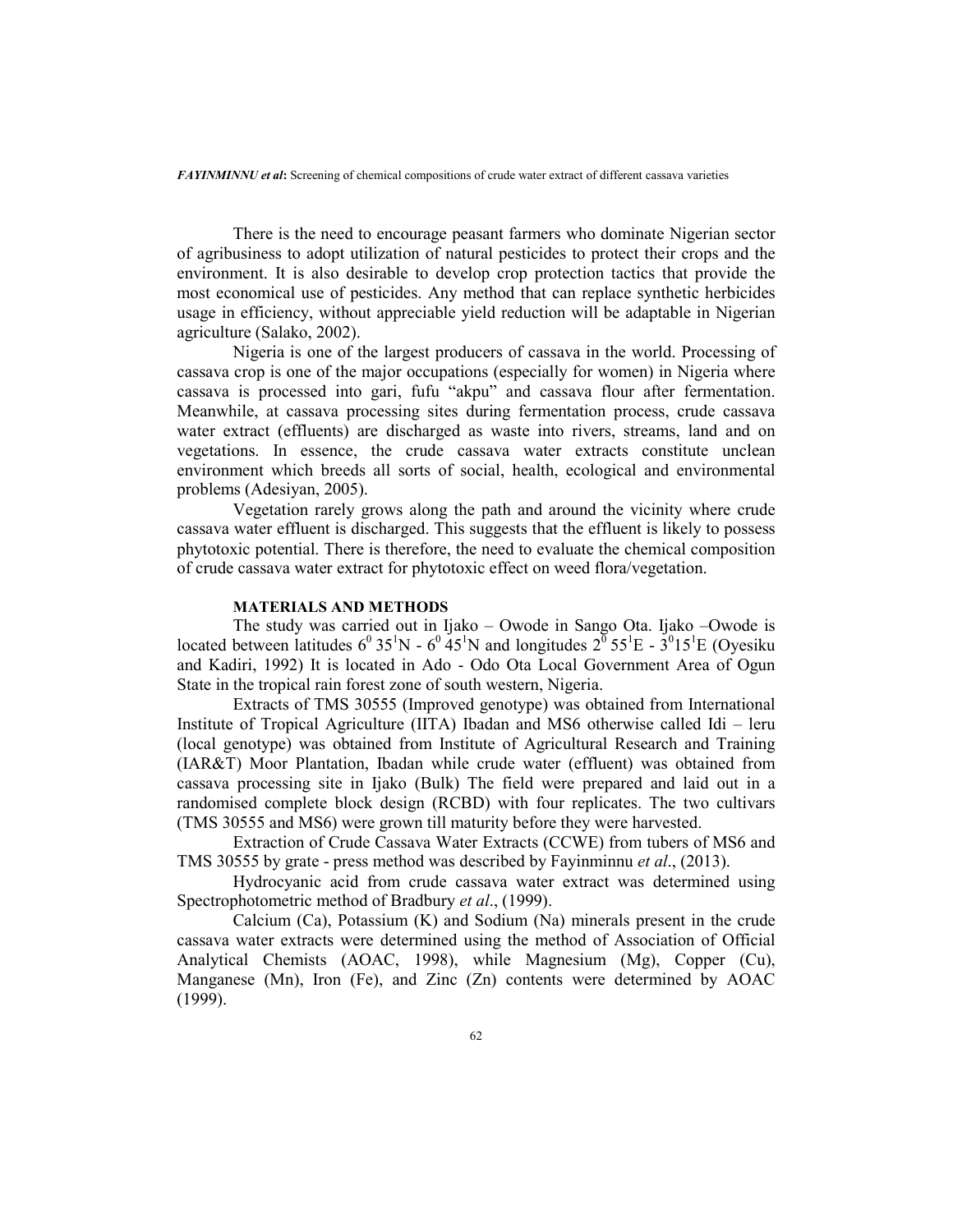# **RESULTS AND DISCUSSIONS**

 Hydrocyanic acid (HCN) screening in the three different sources of CCWE is shown in Table1.The screening result showed highest hydrocyanic acid in the crude cassava water extract of MS6 over other sources, it was followed by Bulk source while TMS 30555 source recorded the lowest hydrocyanic acid. The analysis of chemical composition of different concentrations (mg/kg) of CCWE of different varieties is shown in Table 2, indicated that, the extracts (serial dilutions of 25-100%) contained hydrocyanic acid (HCN mg/kg) and other elements as shown in Table 3.

 The MS6 crude cassava water extract from the pulp contained the highest value of hydrocyanic acid which ranged from  $63.36 - 269.28 \text{mg/kg}$ . It was followed by Bulk source with HCN value of 59.40 – 257.04mg/kg while the lowest HCN value was observed in TMS 30555 crude cassava water extract with 31.68 – 130.68mg/kg.

**Table1. Hydrocyanic acid (HCN) Screening in three different sources of Crude cassava water extracts (CCWE)** 

| Different Sources of CCWE | Hydrocyanic acid Level in CCWE |
|---------------------------|--------------------------------|
| <b>Bulk CCWE</b>          | $+ + +$                        |
| MS CCWE                   | $+ + + +$                      |
| <b>TMS CCWE</b>           |                                |
| $++++$ = Very High        |                                |
| $+++$ = High              |                                |
| $=$ Low                   |                                |

**Table 2**: **Determination of active ingredient of different sources of Crude cassava water extracts (CCWE)** 

| Sample                                                                  |                |             |                       |  |  |
|-------------------------------------------------------------------------|----------------|-------------|-----------------------|--|--|
| <b>CCWE</b>                                                             | Abs. $(510nm)$ | $HCN$ mg/kg | $\%$ HCN=mg/kg/10,000 |  |  |
|                                                                         |                |             |                       |  |  |
| <b>BULK</b>                                                             |                |             |                       |  |  |
| 25%                                                                     | 0.15           | 59.40       | 0.006                 |  |  |
| 50%                                                                     | 0.33           | 130.68      | 0.0131                |  |  |
| 75%                                                                     | 0.48           | 190.08      | 0.019                 |  |  |
| 100%                                                                    | 0.66           | 257.04      | 0.0257                |  |  |
|                                                                         |                |             |                       |  |  |
| MS6                                                                     |                |             |                       |  |  |
| 25%                                                                     | 0.16           | 63.36       | 0.00634               |  |  |
| 50%                                                                     | 0.33           | 130.68      | 0.0131                |  |  |
| 75%                                                                     | 0.53           | 210         | 0.021                 |  |  |
| 100%                                                                    | 0.68           | 269.28      | 0.0269                |  |  |
|                                                                         |                |             |                       |  |  |
| <b>TMS 30555</b>                                                        |                |             |                       |  |  |
| 25%                                                                     | 0.08           | 31.68       | 0.0032                |  |  |
| 50%                                                                     | 0.14           | 55.44       | 0.0055                |  |  |
| 75%                                                                     | 0.22           | 87.12       | 0.00871               |  |  |
| 100%                                                                    | 0.33           | 130.68      | 0.013                 |  |  |
| $CCWE = Crude Cassava Water Extract; Abs. = Absorbance; nm = nanometer$ |                |             |                       |  |  |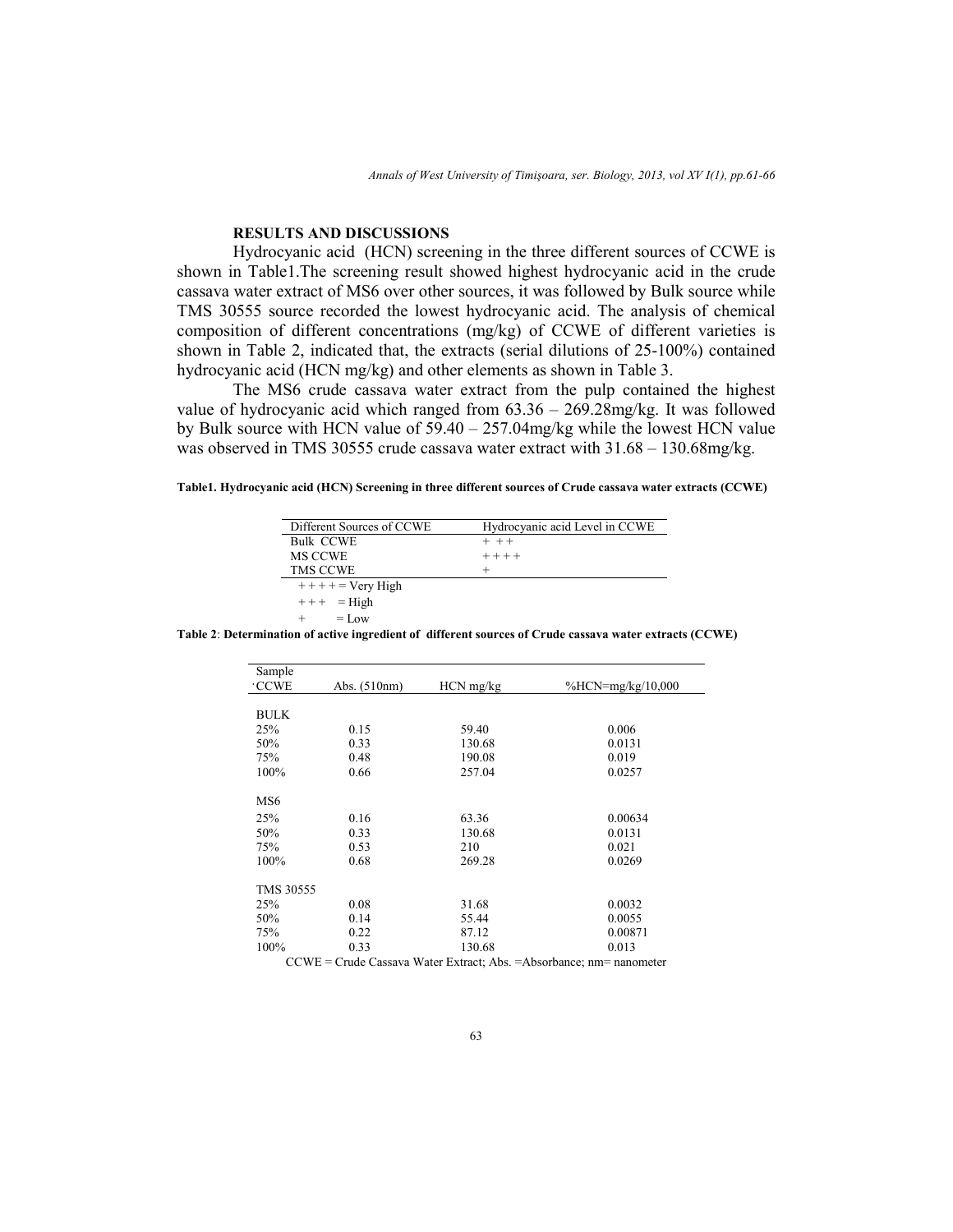*FAYINMINNU et al***:** Screening of chemical compositions of crude water extract of different cassava varieties

| Elements $(g/kg)$ | <b>BULK</b> | MS <sub>6</sub> | TMS 30555 |
|-------------------|-------------|-----------------|-----------|
| Nitrogen $(N)$    | 3000        | 2800            | 3050      |
| Calcium(Ca)       | 332         | 330             | 325       |
| Potassium $(K)$   | 2930        | 2900            | 3100      |
| Sodium (Na)       | 1800        | 1800            | 1790      |
| Magnesium(Mg)     | 480         | 480             | 480       |
| Iron(Fe)          | 38          | 37              | 36        |
| Zinc(Zn)          | 63          | 63              | 63        |
| Phosphorous(P)    | 670         | 670             | 700       |
| Sulphur $(S)$     | 652         | 655             | 652       |
| Manganese (Mn)    | 3.2         | 3.2             | 3.2       |
| Copper (Cu)       | 0.3         | 0.3             | 0.3       |

**Table 3**:**Elements present in different sources of Crude cassava water extracts (CCWE)**

 The highest values of hydrocyanic acid (HCN) of MS6 can be related to its varietal influence over TMS 30555, an improved variety which contained lower HCN. This might be due to genetic manipulations during breeding. The high value of HCN in MS6 also showed the presence of toxic levels of cyanogenic glucosides due to high linamarin in the cassava (Cereda and Matos, 1996). The report of Tewe and Iyayi (1989) revealed that, the high cyanide value in CCWE from the pulp of MS6 made it to contain high toxins of HCN. Hydrocyanic acid in MS6 is likely to confer phytotoxicity.

 However, water extract of TMS 30555 contained low value of HCN because it is an improved variety with low toxic levels of cyanogenic glucosides (linamarin) (Cereda and Matos, 1996).

 The Bulk source of CCWE which was collected from cassava processing site showed comparable high level of HCN content as observed in MS6. This could be as a result of different sources (mixture) from which cassava processors obtained their tubers used for producing various commodities. Due to this mixture of cassava varieties, there is likely hood that the processors obtained some cassava varieties containing high level of HCN.

 The observed high level of HCN in crude cassava water extracts could be responsible for decoloration, leaf burn, that are usually observed on the path of extracts that is discharged from the processing sites. Similar report had been given by Fayinminnu (1999; 2010).

 The TMS 30555 variety showed high values in Nitrogen (N) 3050ppm, Phosphorus (P) 700ppm and Potassium (K) 3100g/kg over both MS6 (local variety)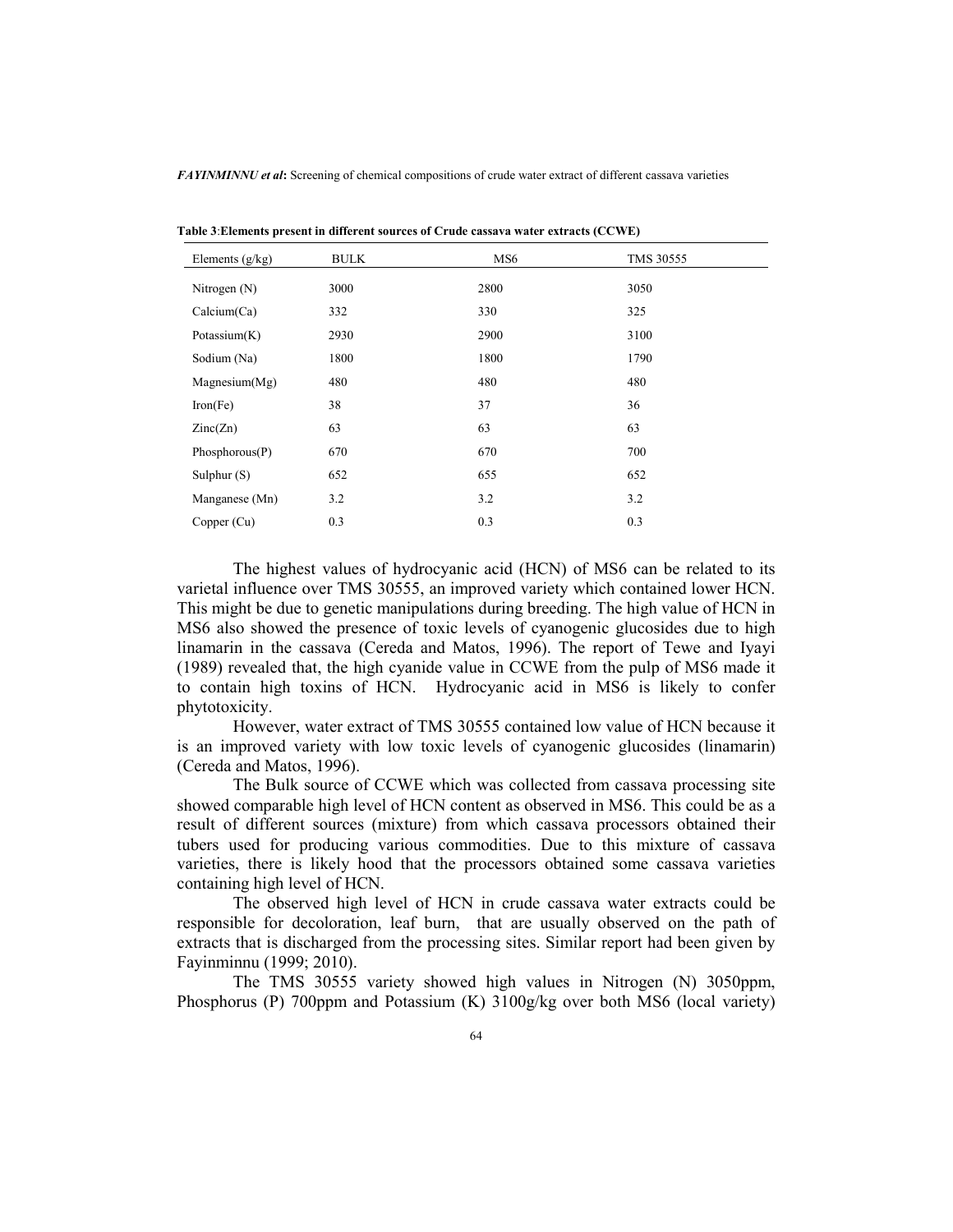and Bulk source. The values of Magnesium (Mg) (480 g/kg), Zinc  $(Zn)$  (g/kg), Manganese (Mn)  $(3.20 \text{ g/kg})$  and Copper (Cu)  $(0.30 \text{ g/kg})$  were the same for all CCWE. N, P and K were highest in the source of TMS 30555 crude cassava water extract because it is an improved cultivar while the higher concentrations of these elements in Bulk source could be adduced to the mixture of different cassava varieties.

 This study showed that crude cassava water extract could be used as a biocide. This agrees with Putnam (1988) and Rice (1984) which suggested that hydrocyanic acid (HCN) is the phytotoxic ingredient in cassava water and has effects on weeds. This also agrees with the work of Ogundola and Liasu (2007) that cassava effluent interferes with photosynthesis and other physiological processes. Although, crude cassava water extract could be environmental friendly, without any persistence in the environment as the extract biodegrades quickly and become harmless in the environment (Fayinminnu, 2010).

 Since hydrogen cyanide (HCN) is miscible with water, the average half - life and life time for particles in the atmosphere is estimated to be about 3.5 to 10 days and 5 to 15 days respectively (Balkanski *et al.,* 1993). Crude hydrocyanic acid from cassava water extracts, a natural product is considered fully biodegradable, less toxic and not enough to cause environmental pollution and also results into fewer environmental concerns (Tsao *et al*., 2002). Therefore, there is a need for further studies on the phytotoxicity and residual activities in the environment of crude HCN from other different cassava varieties from their crude water extract as natural pesticide.

#### **CONCLUSION**

Due to the presence of HCN as main active ingredient in crude cassava water extracts from cassava varieties and its effects on flora/vegetation, it therefore showed that CCWE is a probable herbicide. From this study, it can be concluded that CCWE from cassava varieties classified as waste would perform well as a natural herbicide in crop production, since the HCN could act as a phytotoxic potential in controlling vegetation. This probable herbicide is readily available with little or no cost and can easily be used by the peasant farmers who could not afford the expensive synthetic herbicides.

### **ACKNOWLEDGEMENTS**

 The authors hereby acknowledge the immense contributions of Dr O.A Dada of the Department of Botany, Faculty of Science, University of Ibadan, Ibadan, Nigeria. Also, the staff of Analytical Laboratory of IAR&T, Moor Plantation, Ibadan, Nigeria.

#### **REFERENCES**

• Adesiyan S.O. 2005. Man and his Biological Environment. University of Ibadan Press. 196pp.